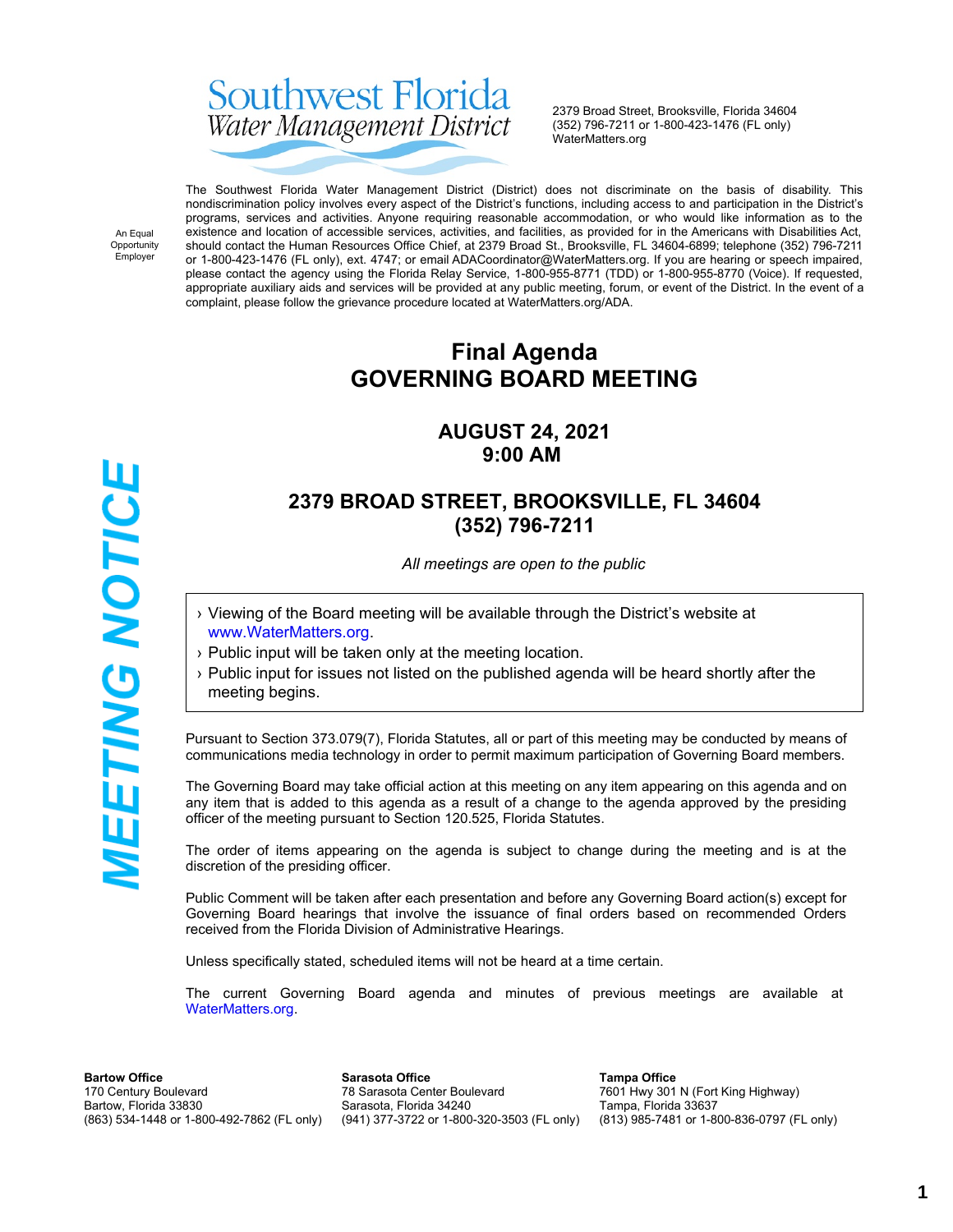### **1. CONVENE PUBLIC MEETING**

- 1.1 Call to Order
- 1.2 Invocation and Pledge of Allegiance
- 1.3 Employee Recognition
- 1.4 Additions/Deletions to Agenda
- 1.5 Public Input for Issues Not Listed on the Published Agenda

### **2. CONSENT AGENDA**

- 2.1 **Finance/Outreach and Planning Committee:** Approval of Recommended Changes to the District's Investment Strategy
- 2.2 **Finance/Outreach and Planning Committee:** Fiscal Year (FY) 2021 Board Designated Encumbrance Request
- 2.3 **Finance/Outreach and Planning Committee:** Florida Department of Highway Safety and Motor Vehicles Follow-Up Audit
- 2.4 **Resource Management Committee:** FARMS Symons Grove, LLC Phase 2 (H795), DeSoto **County**
- 2.5 **Operations, Lands and Resource Monitoring Committee:** Amendment to the 2021 Florida Forever Workplan
- 2.6 **Operations, Lands and Resource Monitoring Committee:** Offer for Surplus Lands Annutteliga Hammock (AH-4), SWF Parcel No. 15-228-2068S
- 2.7 **Regulation Committee:** Water Use Permit No.20020949.000, GPWCA/Gibson Place Water Conservation Authority (Sumter County)
- 2.8 **Regulation Committee:** Approval of Coordination Agreement Between the U.S. Army Corps of Engineers (Jacksonville District) and the Southwest Florida Water Management District - State Programmatic General Permit VI (SPGP-VI)
- 2.9 **General Counsel's Report:** Approval of Consent Order Between SWFWMD and La Forest at Green Springs the Gardens Homeowners' Association - Permit Condition Violation - Environmental Resource Permit No. 44005187.002 - CT No. 403833 - Pinellas County
- 2.10 **General Counsel's Report:** Approval of Consent Order between SWFWMD and Southern Aggregates, LLC. - Unauthorized Construction Activities - Southern Aggregates, LLC. - CT No. 406210 - Sumter County
- 2.11 **Executive Director's Report:** Approve Governing Board Minutes July 27, 2021
- 2.12 **Executive Director's Report:** Approve Calendar for Fiscal Year 2022 Meeting Dates

#### **3. FINANCE/OUTREACH & PLANNING COMMITTEE**

- 3.1 **Discussion:** Information Only: Consent Item(s) Moved to Discussion
- 3.2 **Discussion:** Information Only: Knowledge Management: Governing Board Procurement Policy
- 3.3 **Submit & File:** Information Only: Budget Transfer Report